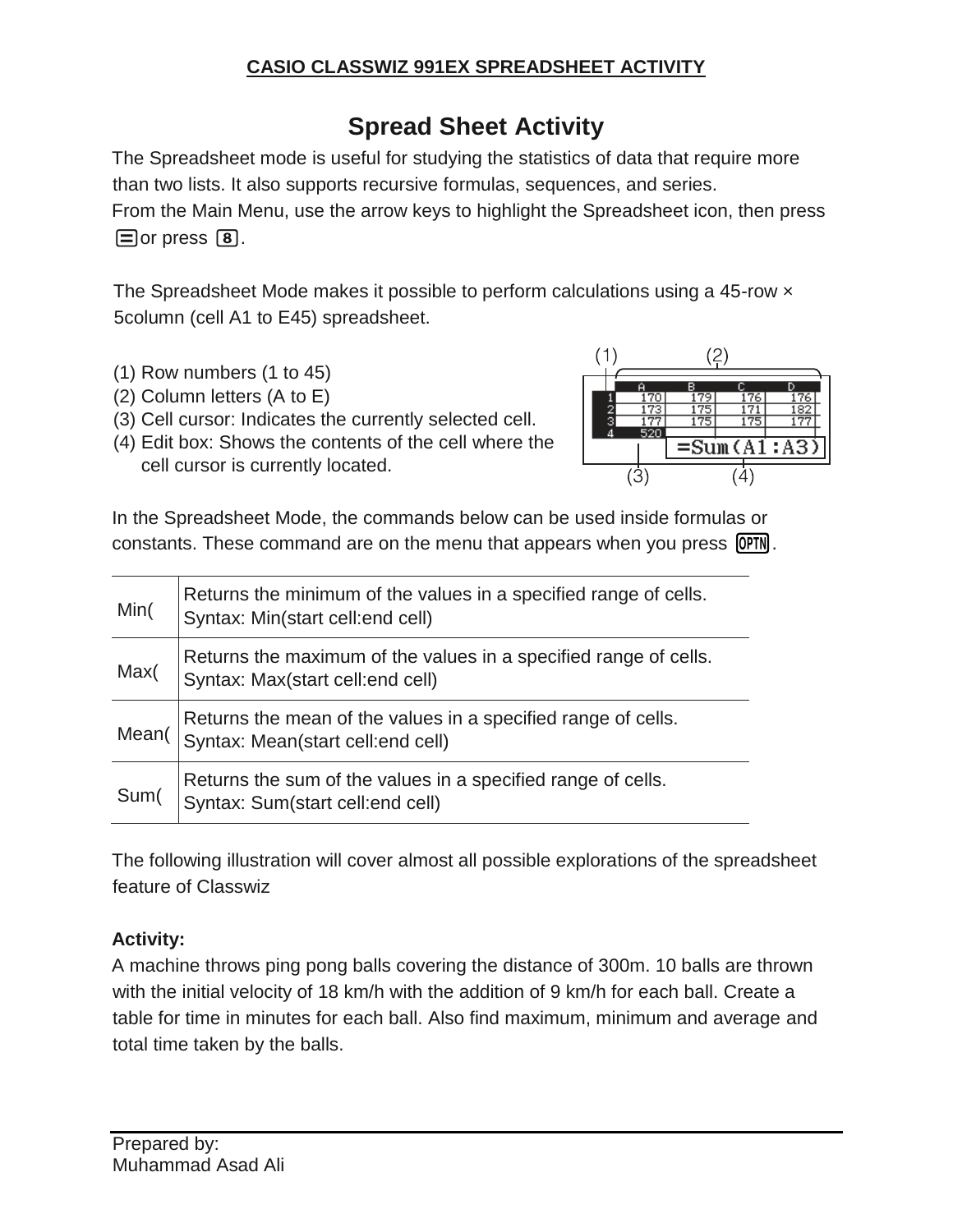Solution:

| Distance (m) | Speed (Km/H) | Speed (m/s) | Time (seconds) | Time (minutes) |
|--------------|--------------|-------------|----------------|----------------|
| 300          | 18           | 5           | 60             |                |
| 300          | 27           | 7.5         | 40             | 0.666666667    |
| 300          | 36           | 10          | 30             | 0.5            |
| 300          | 45           | 12.5        | 24             | 0.4            |
| 300          | 54           | 15          | 20             | 0.333333333    |
| 300          | 63           | 17.5        | 17.14285714    | 0.285714286    |
| 300          | 72           | 20          | 15             | 0.25           |
| 300          | 81           | 22.5        | 13.33333333    | 0.222222222    |
| 300          | 90           | 25          | 12             | 0.2            |

# **Solution using Classwizz 991Ex**

Go to spread sheet by pressing  $MENU$   $(8)$ 

In A1 type in 300 and press  $\equiv$ 

| в |  |
|---|--|
|   |  |
|   |  |
|   |  |
|   |  |
|   |  |
|   |  |

To fill 300 from A1 to A10 press  $OPTN$   $2$  (Fill value) and enter the values as shown below using cursor keys

| 1:Fill Formula | $\blacksquare$ Fill<br>Value |                  |  |     |
|----------------|------------------------------|------------------|--|-----|
|                |                              | 300              |  |     |
| 2:Fill Value   | Value : 300                  | 300              |  |     |
| 3:Edit Cell    | Range $:A2:A10$              | 300 <sub>1</sub> |  |     |
|                |                              | 300              |  |     |
| 4:Free Space   |                              |                  |  | 30Ò |
|                |                              |                  |  |     |

Now in B1 we need to in type the first speed in Km/h, Highlight the cursor to B1 and type in 18

To fill the columns with the addition of 9 to each value, highlight B2 and press

**OPTN** 3 (Fill formula) and enter the values as shown below (to Type B, press  $\text{AIPHA}$   $\rightarrow$ 



Now we need to convert the values in B1 to B10 to m/s. We will use conversion tool of calculator and fill the same formula till C10.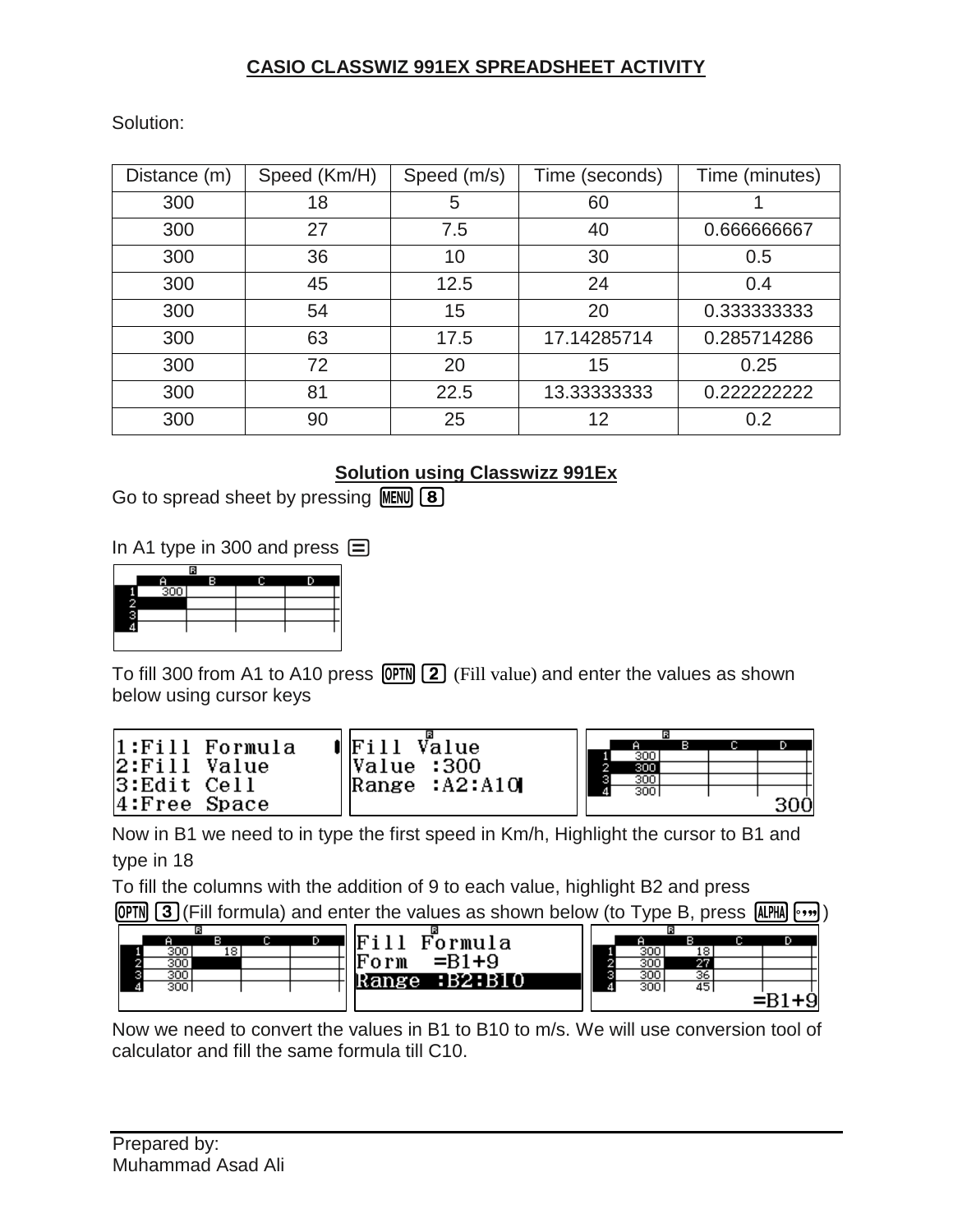To do this highlight the cursor to C1 and press  $\mathbb{R}$   $\Box$   $\odot$   $\mathbb{R}$   $\boxdot$   $\Box$   $\Box$   $\Box$   $\Box$   $\Box$   $\odot$   $\Box$   $\odot$   $\odot$   $\odot$   $\odot$   $\odot$   $\odot$   $\odot$ 



Now we need to find time. As we know speed  $=\frac{distance}{time}$  $\frac{$ }{time} SO,  $time =$ distance speed

Which shows that we can find the time by dividing distance (Column A values) by speed (Column C values). To do this we need to fill the division formula in Cell D1 and fill it out till D10. Press  $[OPTN]$  1  $[OPTM]$   $[\neg]$   $[1]$   $[\neg]$   $[1]$   $[x^2]$   $[1]$   $[\neg]$ 



But colum D is giving answers in seconds, and the question requires to answer in minutes. To do this, we need to make a new colum E and divide D column values by 60. Highlight E1 and press the following keys to fill the formula of coversion from E1 to E10

 $[OPTN]$   $[1]$   $[\sin]$   $[1]$   $[\div]$   $[6]$   $[0]$   $[\equiv]$ 

|                           |   |    | E    |    |  |
|---------------------------|---|----|------|----|--|
| Fil<br>Formula            |   | в  |      |    |  |
|                           |   | 18 | w    | 60 |  |
| $=$ D1 $\div$ 60<br> Form |   | 27 | 7.5  |    |  |
| Range<br><b>BE1BE10</b>   | ٠ | 36 | 10   | 30 |  |
|                           | ₫ | 45 | 12.5 | 24 |  |
|                           |   |    |      |    |  |
|                           |   |    |      |    |  |

Now we Apply Sum, Mean, Min and Max formula on E1 to E10 to find the respective requirements.

#### **Finding Sum at Cell E11**

At E11 press the following keys  $[ALPHA]$   $[CALC]$   $[OPTN]$   $\bigcirc$   $[4]$   $[ALPHA]$   $[COS]$   $[1]$   $[ALPHA]$   $[CB]$   $[1]$   $[CO]$   $[1]$   $[1]$